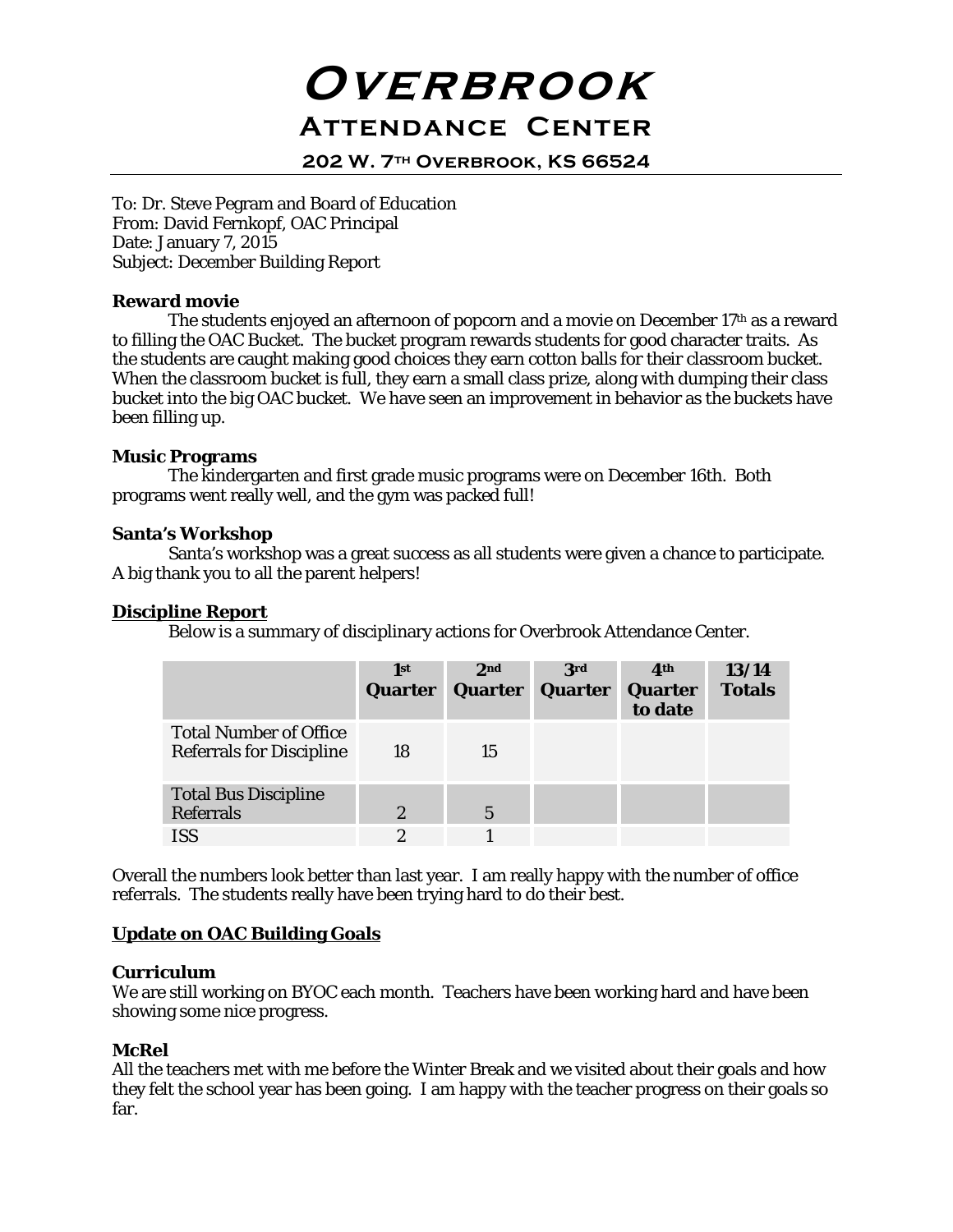# **Communication**

Nothing really new with communication. I am still using Facebook , doing weekly memos, and monthly school newsletters.

# **Developing as a Professional**

This has slowed down over the last month, probably due to the busy holiday season. We do have a leadership team put together that is learning about Multi-Tier System of Supports (MTSS). We have training for the leadership team at the end of the month.

## **Data**

I have included some of the data that has been collected at OAC. I plan on going over this data at the board meeting, along with addressing Aimsweb data.

| Kindergarten Data           |                 |            |
|-----------------------------|-----------------|------------|
| <b>Recognize Uppercase</b>  | Number of       |            |
| Letters                     | <b>Students</b> | Percentage |
| On grade level              | 77/80           | 96.25%     |
| Show growth                 | 80/80           | 100.00%    |
|                             |                 |            |
| <b>Letter Sounds</b>        |                 |            |
| On grade level              | 61/80           | 76.25%     |
| Show growth                 | 80/80           | 100.00%    |
|                             |                 |            |
| Recognize Lowercase         |                 |            |
| <b>Letters</b>              |                 |            |
| On grade level              | 71/80           | 88.75%     |
| Show growth                 | 79/80           | 98.75%     |
|                             |                 |            |
| <b>Counting Ten Objects</b> |                 |            |
| On grade level              | 69/80           | 86.25%     |
| Show growth                 | 80/80           | 100.00%    |
|                             |                 |            |
| <b>Recognize Numbers</b>    |                 |            |
| On grade level              | 70/80           | 87.50%     |
| Show growth                 | 79/80           | 98.75%     |
|                             |                 |            |